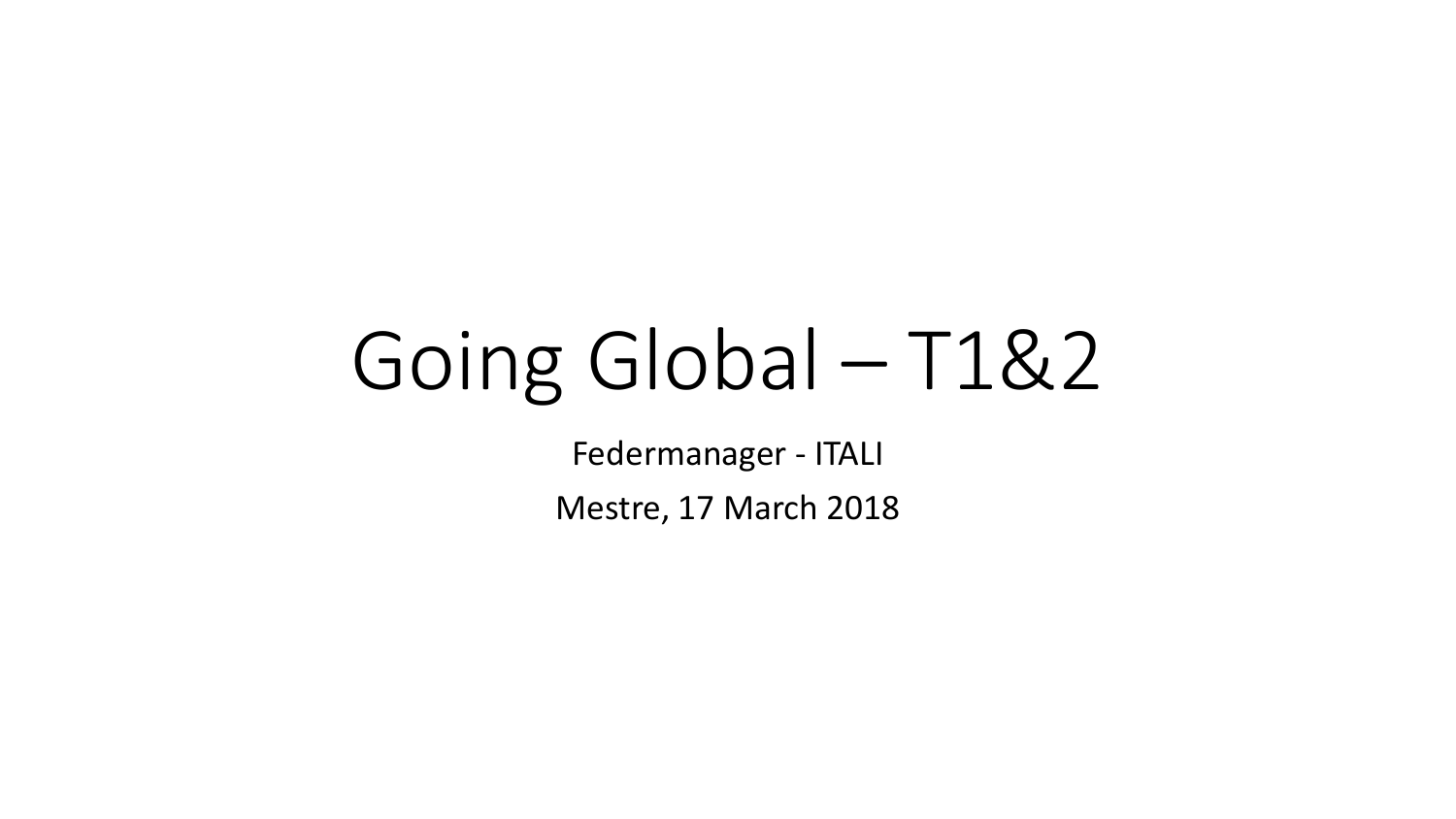## Going Global *…Create value from strategy to execution*

## Challenges Market Data / Intelligence Identify Market Needs / Value Proposition Barrier to Entry (e.g. Policy, regulation,…) Local Investment (People, Infrastructure,…) Execution Challenges / Exit Strategies Cultural Challenges Lack of competences Lack of structured network / System Public Bodies / Institutions Company Perspective • Map & Enable network of Italian PMIs, Companies • Proper data collection/ Mkt assessment… Develop solid business case aligned to company strategy

- Attract & Develop Talents… company culture, global leadership development (e.g. rotational assignment)
- Set up COE to develop core competencies, blueprint approach and leverage lesson learns
- Tailored and focused approach by product / country… e.g. made in v.s. made for
- Ask, Ask, Ask… leverage Network
- Set up and operationalize "EU/Italian System" for (i) Branding and (ii) Funding
- Privileged access to credit
- Access to competences… leverage FM
- Single PoC @ Consulate … ↑ Commercial diplomacy
- Identify local key stakeholders to ensure flowless execution